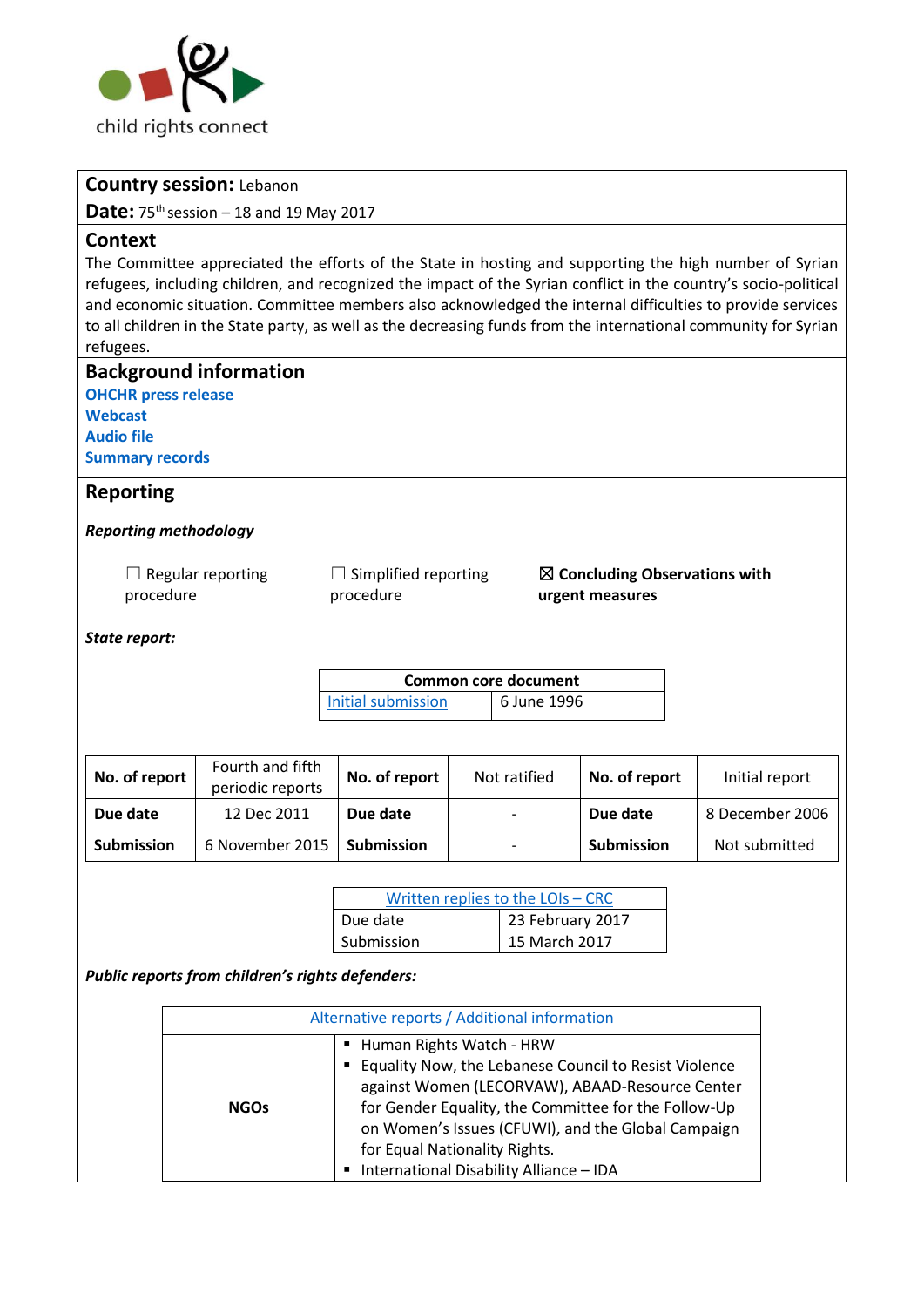

■ Institute on Statelessness and Inclusion - ISI

## **State delegation**

Large high level and multisectoral delegation led by Mr. Pierre Bou Assi, the Minister of Social Affairs. He was supported by delegates from the Ministry of Foreign Affairs and Emigrants, Ministry of Justice, Ministry of Social Affairs, Ministry of Labor, Ministry of Education and Higher Education, Ministry of Public Health, Ministry of Interior, Ministry of Defense and the Permanent Mission in Geneva.

List of State delegation representatives on [OHCHR site](http://tbinternet.ohchr.org/Treaties/CRC/Shared%20Documents/LBN/INT_CRC_LOP_LBN_27436_E.pdf) 

# **Committee's Task Force members**

| <b>Name &amp; Last Name</b> | Country        |
|-----------------------------|----------------|
| Hatem Kotrane               | Tunisia        |
| Amal Aldoseri               | <b>Bahrein</b> |
| Clarence Nelson             | Samoa          |
| Ann Skelton                 | South Africa   |

### **Dialogue description:**

#### i. Character of the dialogue

The atmosphere during the session was cordial. The answers of the State to the Committee's questions were both political and technical, focused mainly on law development and programs implementation.

#### ii. General assessment made by the Committee

The Committee welcomed the legislative and policy progress made by the State since the last session, and acknowledged the sensitivity of some of the issues discussed during the dialogue. It nevertheless identified some pressing matters that the State should tackle urgently to fully implement the CRC.

#### iii. Main issues discussed

- **Syrian and Palestinian refugee children:** Throughout the whole dialogue, the Committee asked about the rights of Syrian and Palestinian refugee children, especially their right to education and health. The delegation stated that they were confronting several challenges because of the ramification of the Syrian crisis, but the government was upholding his responsibilities with the Syrian refugees. The chief of delegation called for international assistance to continue to support those children.
- **Corporal punishment:** The Committee was deeply concerned about the widespread cultural acceptance of corporal punishment and the absence of an explicit legal ban. It pointed out that corporal punishment was still considered as a mean of discipline in schools and at home. Committee members recommended its prohibition in all settings. The delegation replied that all kind of violence against children in schools was punished and that a policy protecting children from violence and discrimination in schools was being developed. Awareness-raising campaigns were also carried out for students and teachers. State delegates acknowledged that corporal punishment at home was allowed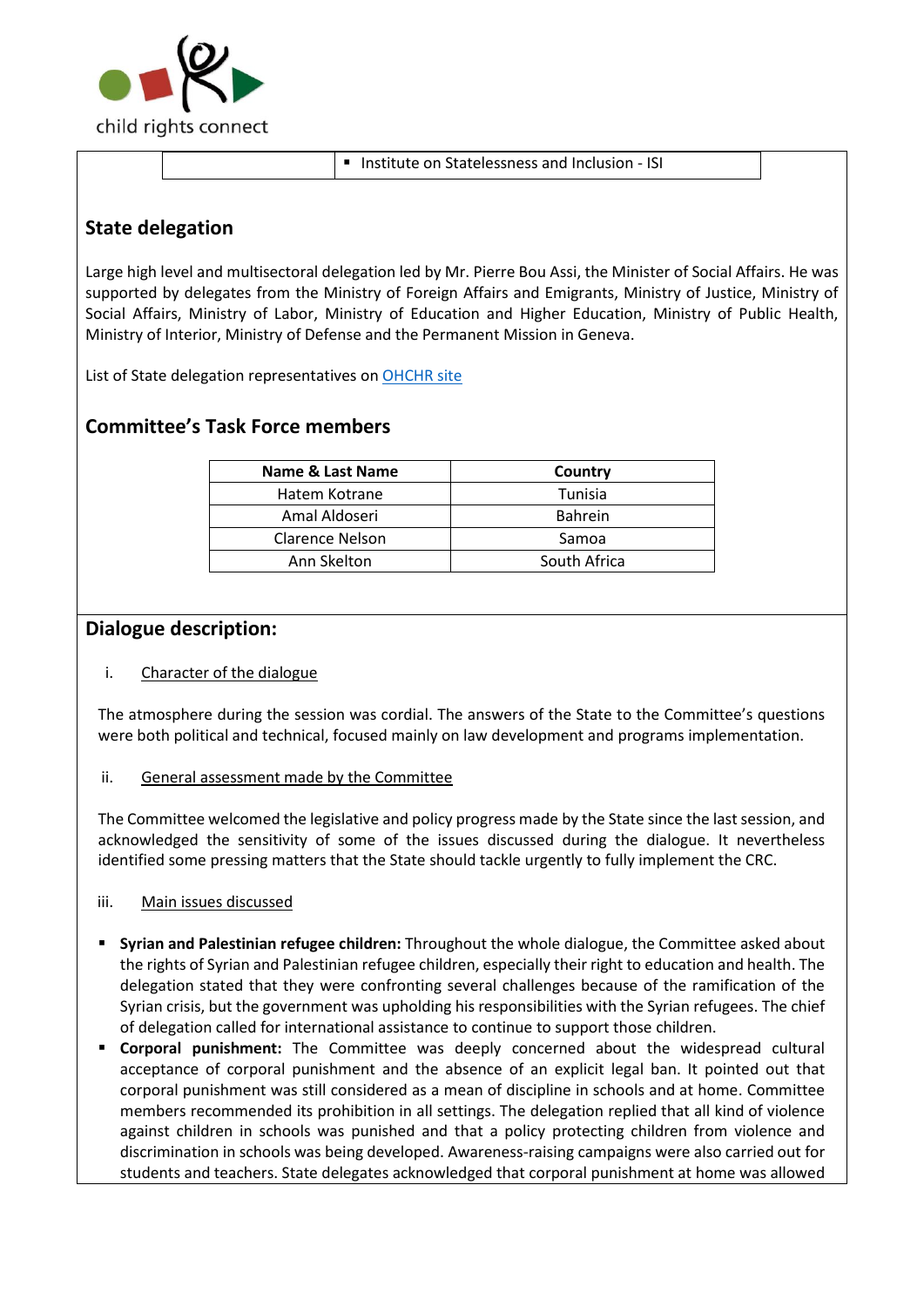

and that NGOs were advocating at national level to revise this provision, while the government was considering it.

- **Sexual and exploitation and abuse:** The Committee raised its deep concerns about the impunity of sexual abuse perpetrators if they marry their victims. Committee members also pointed out the high risk of sexual abuse and exploitation of refugee children as well as the lack of shelters for victims and reliable data on this offense. The delegation replied that there were eight centers providing support for abused children and social support was given to families. It stressed that between 2014 and 2015 there were eight cases of trafficked children. The delegation did not reply to the question on the exoneration of perpetuators in case of rape.
- **Recruitment of children in armed groups:** The Committee pointed out that there was evidence that armed groups were enlisting children and underlined the State's accountability for all activities carried out in its own territory. Committee members requested more information about plans to implement the national plan to protect children in armed conflict and measures to prevent child recruitment in domestic and foreign groups. The delegation stated that the government was working jointly with UNICEF to carry out protection programs in areas affected by armed conflict, and activities were also planned in Syrian and Palestinian refugee camps. Awareness-raising campaigns were also undertaken to prevent children from joining armed groups. Moreover, the delegation stressed that, in accordance with international humanitarian law, conscription of children had been banned since 2007 and the voluntary enrolment in armed forces was allowed only to people above 18 years old.
- **Child begging:** Committee members expressed their concerns about the high number of child beggars, which is linked to the sale, abduction, exploitation of children and trafficking of organs. They pointed out that the State was a country of transit, export and import of sexual exploited children coming from West Africa and South Asia and asked about plans and strategies to address this issue. The delegation acknowledged that this was an acute problem and requested support from UNICEF and the Committee.

## **Recommendations of the Committee**

In its [Concluding Observations,](http://tbinternet.ohchr.org/_layouts/treatybodyexternal/Download.aspx?symbolno=CRC%2fC%2fLBN%2fCO%2f4-5&Lang=en) the Committee integrated the situation of Syrian and Palestinian refugee children in most of the recommendations. In addition, the Committee drew attention to the need of **urgent measures** concerning the following 7 areas:

- **Corporal punishment:** The State should amend national legislation to explicitly prohibit corporal punishment in both private and public settings (schools, home, alternative care facilities, etc.), and should implement protection policies in schools. It should also carry out awareness-raising programs on positive, non-violent and participatory forms of discipline, and undertake parental programs and training for teachers and personnel working with/for children.
- **Sexual exploitation and abuse:** The State should revoke the article of the Penal Code, and all related provisions, that exonerate perpetrators from prosecution if they marry the victim. The State should adopt and implement a national action plan to combat abuse and exploitation of children, particularly of refugee children. It should ensure mandatory, child-friendly and accessible reporting mechanisms and thorough investigations, prosecutions and convictions for perpetrators. Personnel working for/with children must be trained on how to deal with complaints while respecting the child's privacy. Child protection agencies must be fully funded and staffed, and shelters for victims must be established to provide them with proper services. Moreover, prevention strategies should be carried out alongside with recovery and social reintegration programs for child victims.
- **Children with disabilities:** The State should adopt a human rights-based approach to disability, especially for children, who have to be fully integrated in all spheres of social life. Special focus must be placed on Palestinian and Syrian refugee children.

The State must ensure accessibility and inclusive education both in private and public schools and care facilities. Children with disabilities must have access to health care, including early detection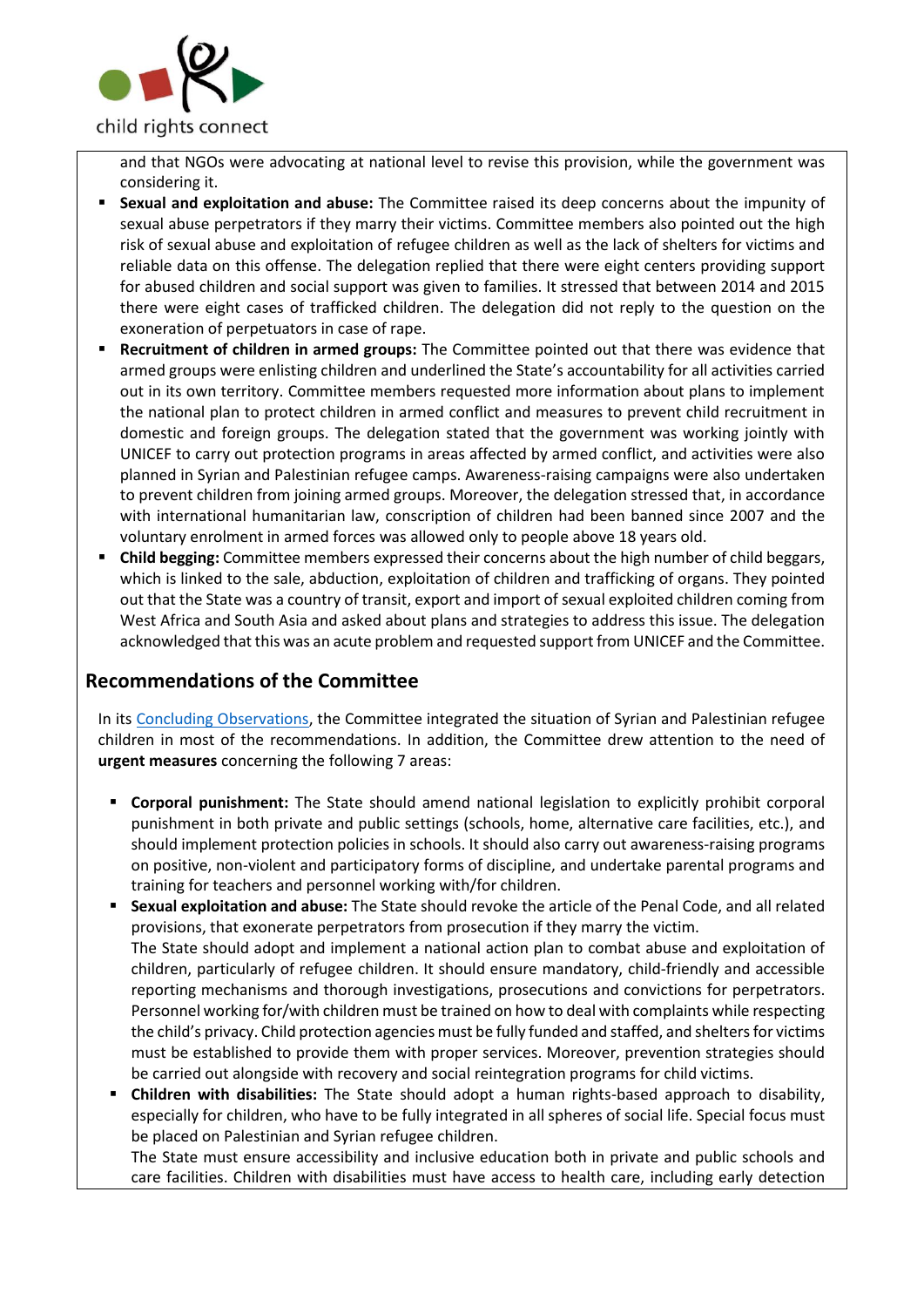

programmes. Social support programs to parents/caregivers must be strengthened to foster deinstitutionalization of children; periodic assessments of alternative care facilities for children with disabilities must be conducted and reporting mechanisms in case of ill-treatment be effective. Finally, the Committee recommended to conduct awareness-raising campaignsto destigmatize children with disabilities and recommended the State to ratify the Convention on the Rights of Persons with Disabilities.

- **Education, including vocational training and guidance:** The State should ensure the right to education to all children in Lebanon, including asylum seeking, refugee and migrant children. It should improve the quality of public education by ensuring qualified teachers and reinforced nonformal programmes. It should address the high school drop-out rates and foster vocational training. School curricula must be updated to ensure children's participation, a fully resourced and staffed early childhood policy must be adopted and cultural facilities for leisure must be guaranteed, especially for children from marginalized backgrounds.
- **Economic exploitation, including child labor:** The State should ensure that provisions related to child labor are properly enforced and should harmonize minimum ages of work (14) and compulsory education (15). It should address child labor both in formal and informal sectors, and implement the national plan to combat the worst from of child labor, while ensuring data-gathering. Moreover, the Committee recommended to strengthen labor inspections and monitoring mechanisms, as well as raising awareness on the consequences of child labor with the public, politicians, religious leaders and the business sector. Finally, the State should continue its cooperation with the International Labour Organization to move out children form the worst forms of labor and undertake social reintegration programs.
- **Sale, trafficking and abduction:** The State should develop a comprehensive anti-trafficking strategy and plan of action to effectively combat all forms of child trafficking (sexual exploitation, forced labor, street begging and illicit drug trade) in a coordinated manner across all relevant institutions. In addition, it should ensure that children trafficked are not detained or convicted for the offenses committed while being subjected to trafficking. The Committee urged the State to increment investigations, prosecutions and convictions of perpetrators, as well as to increase training of judges, law enforcement officials, diplomats and other personnel on the crime of trafficking. Finally, the State should implement standard procedures for identifying child victims, especially among vulnerable population (refugees, undocumented migrants and domestic workers), and provide them with proper services.
- Administration of juvenile justice: The Committee urged the State party to align its juvenile justice system to the CRC, including by raising the minimum age of criminal responsibility to an acceptable international standard and to ensure that all children below 18 are protected under the juvenile system, including the ones charged for terrorism. Moreover, the State should guarantee a qualified and independent legal aid for children in conflict with the law throughout the whole legal process, and it should foster alternative measures to detention. Detention of children should be a last resort measure, and its conditions should comply with international standards. The State should monitor the conditions of detention and access to complaints mechanisms must be guaranteed. Finally, the quality and the capacity of the specialized juvenile courts and personnel working with/for children in conflict with the law must be reinforced.